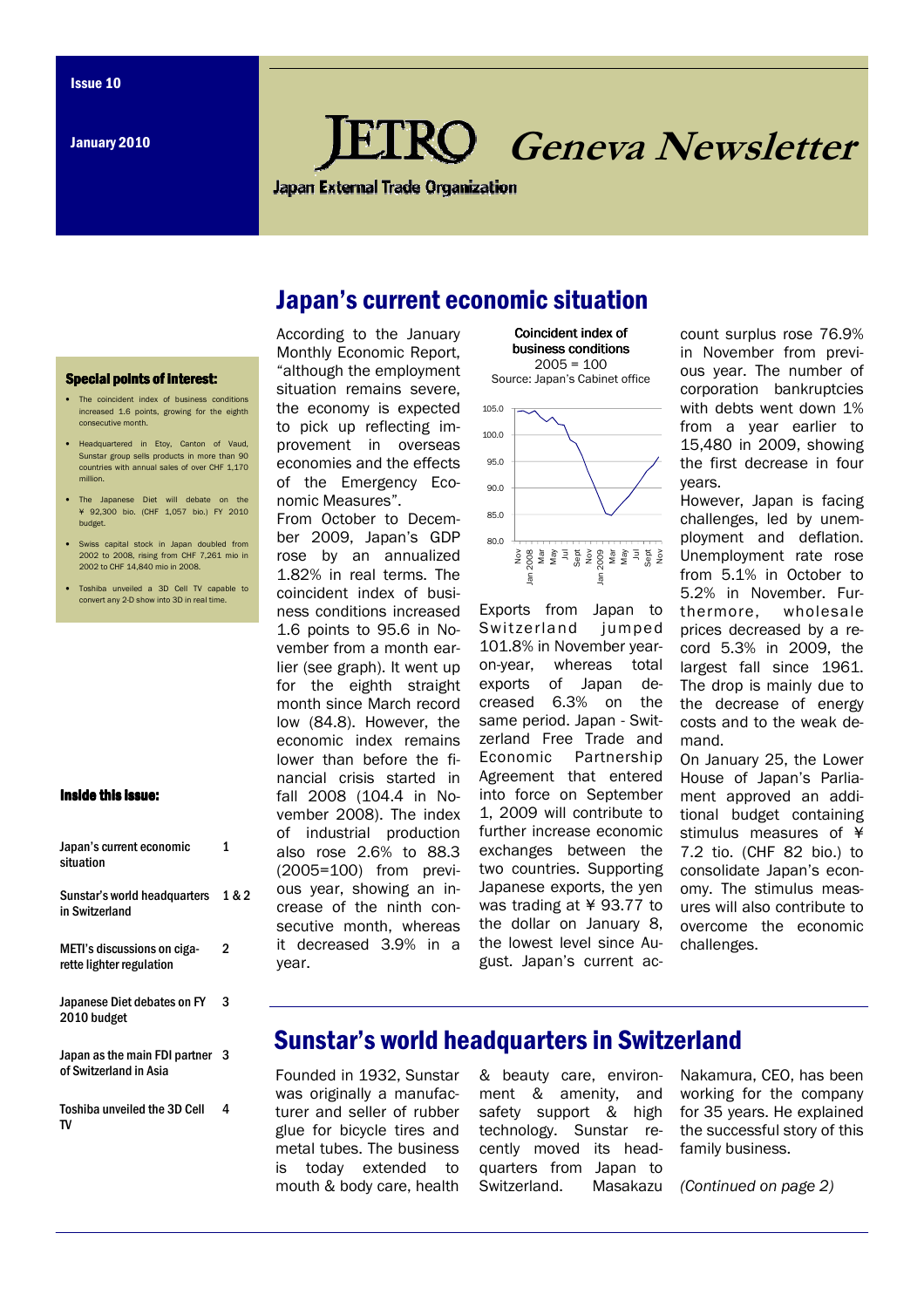## Sunstar's world headquarters in Switzerland

(Continued from page 1)

#### Globalization of Sunstar's business business

Graduated in organic chemistry and obtained Master of Science from the Keio University in Tokyo, Mr. Nakamura (picture) joined Sunstar in 1975 as a scientist researcher in the R&D department.

At that time, 90% of the sales were performed in Japan. Hiroo Kaneda, current honorary chairman and son of the founder, decided to globalize the family firm. In 1987, Sunstar acquired the John O. Butler US-based company, which held the global brand "Butler" and "GUM" and covered 70 countries. A joint venture company was also set up in China.

Mr. Nakamura moved to the United States from 1996 to 2000 to manage the US subsidiary firm, renamed into Sunstar Americas, Inc. Early 2000s, Sunstar also established sales bases in European countries and expanded its business into Latin American region.

#### World headquarters in **Switzerland**

Established in 2002, Sunstar's subsidiary in Switzerland then owned its Japan-based parent company. In September 2009, the new world headquarters building located in Etoy (picture), Canton of Vaud, was inaugurated. Mr. Nakamura underlined the following advantages of Switzerland: its neutrality, stability and peaceful environment, the quality of Swiss made products "well recognized by almost all advanced countries", its cultural and linguistic diversity, its geo-



Masakuzu Nakamura, CEO, Sunstar Suisse SA

graphical location, and the availability of a highly qualified workforce.

#### Further expansion of business

Sunstar group today employs around 4,000 people worldwide and sells products in more than 90 countries with annual sales of over CHF 1,170 million. Two thirds of sales come from Japan, 20% from America and 10% from Europe. "My mid-term perspective is to bring the sales to 50% from Japan and 50% from the rest of the world", outlined Mr. Nakamura. He further explained that he would like to expand the sales to BRIC countries (Brazil, Russia, India and China), Middle East and Northern Africa. He also stated that Sunstar's activities should be extended from the prevention of oral care to the treatment of oral diseases, diagnosis and maintenance and thus Sunstar becomes to be truly "total oral health company".

# METI's discussions on cigarette lighter regulation

The Japan's Ministry of Economy, Trade and Industry (METI) started discussions to further regulate cigarette lighter.

Regulations are already introduced in Switzerland and in the European Union. 7th March 2008 Ordinance of the Federal Department of Home Affaires

prohibits sale of non-child resistant and novelty lighters since 1st April 2009 in Switzerland. On 11th March, the EU Commission approved a Directive to ban sale of non-child resistant and novelty cigarette lighters. Novelty lighters are lighters shaped like objects which oftentimes look like toys. Between 1,500 and 1,900 injuries and 34 to 40 fatalities are estimated to be caused by misuse of cigarette lighters. In the United States, the introduction of childresistance requirements reduced by 60% the number of accidents.



Sunstar's Headquarters in Etoy, Canton of Vaud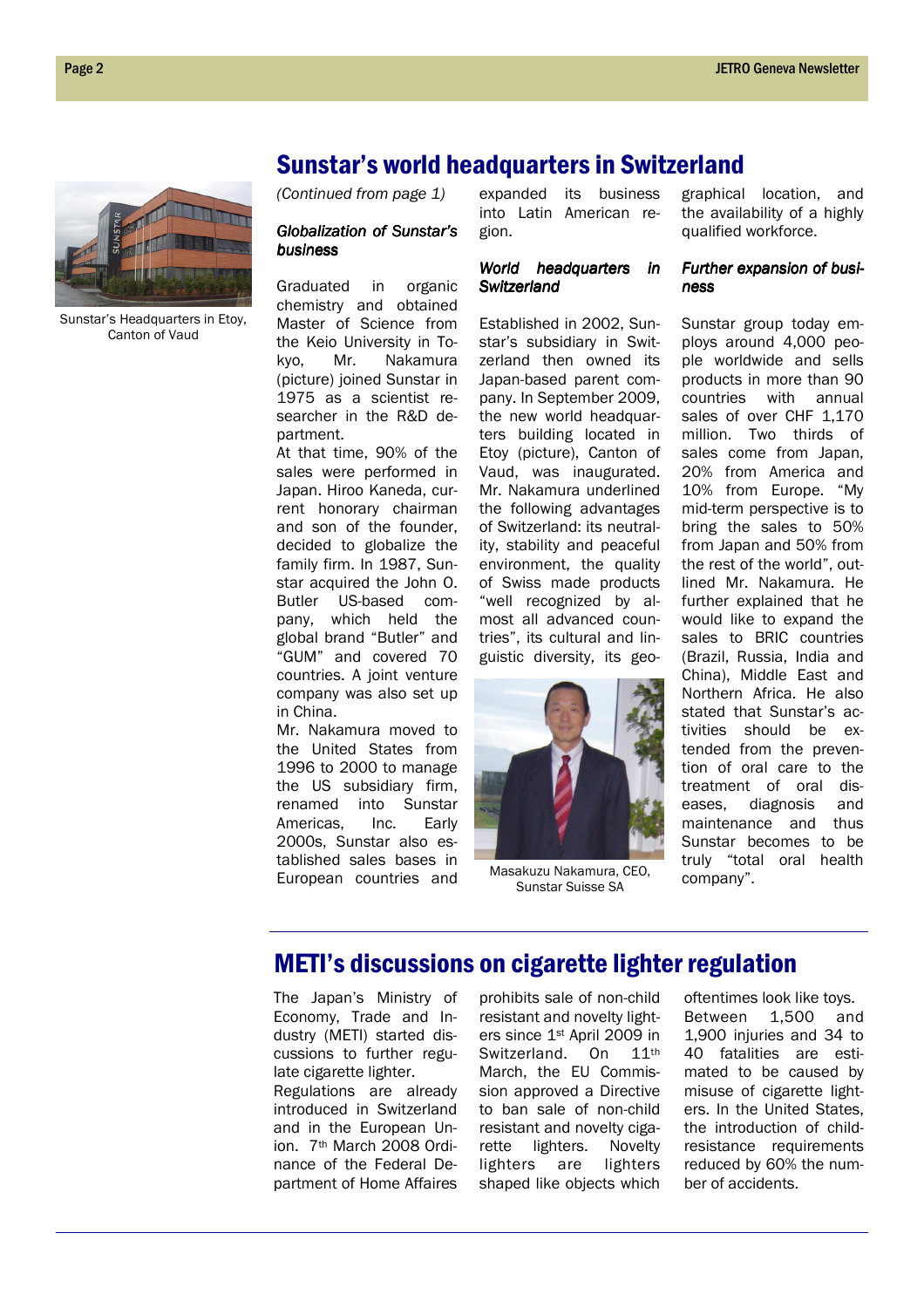## Japanese Diet debates on FY 2010 budget

The Japanese Parliament started on Monday 18th January to discuss the FY 2009 extra budget of ¥ 7,200 bio. (CHF 82 bio.), covering period until 31st March 2010. Finance Minister estimated that the extra budget may boost the GDP by 0.7%.

The Japanese Diet will then debate on the record ¥ 92,300 bio. (CHF 1,057 bio.) FY 2010 budget. The budget rose 4.24% in FY 2009 from a year earlier. Major increases from FY 2009 to FY 2010 budget social security (+9.8%), education and science (+5.2%), food supply (+33.9%) and local allocation tax grants (+5.5%). Major decreases from FY 2009 to FY 2010 budget expenditures are in public works (-18.3%), economic assistance (-7.5%) and official development assistance (-7.9%).

Tax revenues (¥ 37,396.0 bio., CHF 428 bio.) acbudget revenues, other revenues (¥ 10,600.2

expenditures occurred in bio., CHF 121 bio.) for 11.5% and government bond issues (¥ 44,303 bio., CHF 505 bio.) for 48%.

count for 40.5% of total agriculture (¥ 561.8; CHF The FY 2010 budget implements new policies, including the ¥ 13,000 (CHF 149) allowance per child (¥ 2,255.4 bio.; CHF 26 bio.), the effectively free public high school tuition (¥ 393.3 bio.; CHF 5 bio.) and the individual household income support for 6 bio.).

Framework of FY 2010 Japan's budget



Source: Ministry of Finance

### Japan as the main FDI partner of Switzerland in Asia

In December 2009, the Swiss National Bank (SNB) published its annual report on Foreign Direct Investment 2008. As figures related to FDI between Japan and Switzerland show, Japan remains the main economic partner of Switzerland for FDI in Asia.

Swiss capital stock in Japan doubled from 2002 to 2008, rising from CHF 7,261 mio in 2002 to CHF 14,840 mio in 2008. In 2008, Swiss capital outflows in Japan were of CHF 1,339 mio. In 2008, Swiss capital stock in Japan accounted for 1.8% of world Swiss capital stock and for 23% of its capital stock in Asia (see chart). The largest recipients of Swiss capital stock are the EU (37.4%) and the United States (18.5%).

The number of employees in companies or organizations where Swiss firms invested in Japan also rose sharply from 35,734 in 2002 to 64,052 in 2008. The increase paces of capital stock and of staff were especially high in 2007 year-on-year (+35.8% for capital stock and +44.2% for staff).

Looking at the other direction, the number of em-





Number of employees in companies and<br>organizations where Swiss firms invested ...........<br>s invested in Japan -Swiss capital stock in Japan in CHF mio Source: SNB

ployees in companies or organizations where Japanese firms invested in Switzerland rose 38.3% from 2,021 in 2003 to 3,104 in 2008. Total Japanese capital stock in Switzerland was in 2008 of CHF 628 mio, accounting for only 0.1% of foreign investors in Switzerland. Japanese capital stock in Switzerland remains therefore lower than Swiss one in Japan. The largest foreign investors in Switzerland are the European Union (70.4%) and the United States (18.5%).

However, Japanese capital stock recently increased in some companies located in Switzerland, such as Quadrant and Shiseido's Swiss sale distributor. More Japanese FDIs in Switzerland are expected in the near future.